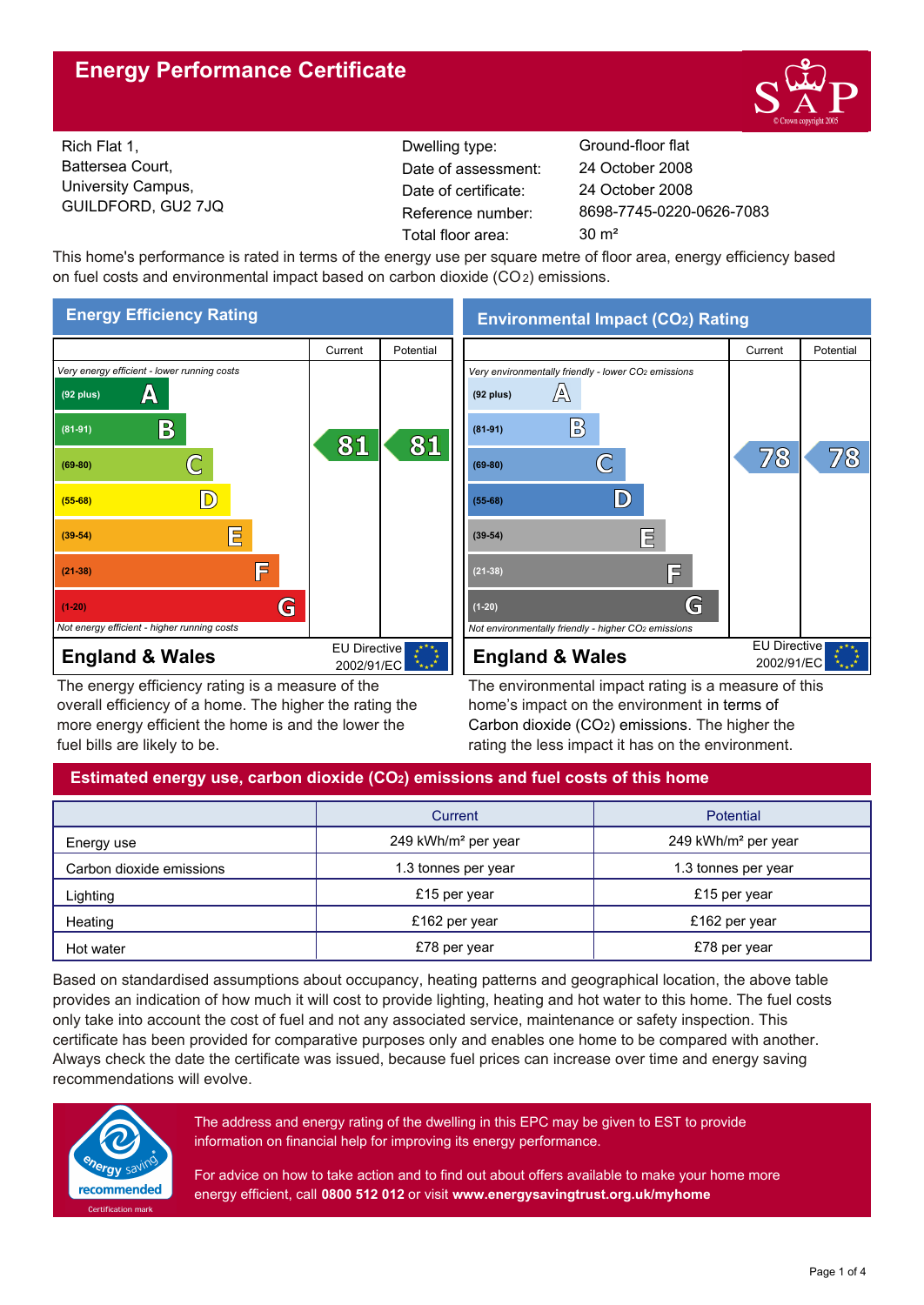#### **About this document**

The Energy Performance Certificate for this dwelling was produced following an energy assessment undertaken by a qualified assessor, accredited by Elmhurst Energy Systems, to a scheme authorised by the Government. This certificate was produced using the RdSAP 2005 assessment methodology and has been produced under the Energy Performance of Buildings (Certificates and Inspections) (England and Wales) Regulations 2007 as amended. A copy of the certificate has been lodged on a national register.

| Assessor's accreditation number: | EES/002004                                     |
|----------------------------------|------------------------------------------------|
| Assessor's name:                 | Gary John Ryan                                 |
| Company name/trading name:       | <b>Energy Assess UK Limited</b>                |
| Address:                         | 5 Bryanstone Close, Guildford, Surrey, GU2 9UJ |
| Phone number:                    | 07894 801 963                                  |
| Fax number:                      | 01483 829557                                   |
| E-mail address:                  | gary@energyassessuk.com                        |
| Related party disclosure:        |                                                |

#### **If you have a complaint or wish to confirm that the certificate is genuine**

Details of the assessor and the relevant accreditation scheme are as above. You can get contact details of the accreditation scheme from their website at www.elmhurstenergy.co.uk together with details of their procedures for confirming authenticity of a certificate and for making a complaint.

#### **About the building's performance ratings**

The ratings on the certificate provide a measure of the building's overall energy efficiency and its environmental impact, calculated in accordance with a national methodology that takes into account factors such as insulation, heating and hot water systems, ventilation and fuels used. The average Energy Efficiency Rating for a dwelling in England and Wales is band E (rating 46).

Not all buildings are used in the same way, so energy ratings use 'standard occupancy' assumptions which may be different from the specific way you use your home. Different methods of calculation are used for homes and for other buildings. Details can be found at www.communities.gov.uk/epbd.

Buildings that are more energy efficient use less energy, save money and help protect the environment. A building with a rating of 100 would cost almost nothing to heat and light and would cause almost no carbon emissions. The potential ratings on the certificate describe how close this building could get to 100 if all the cost effective recommended improvements were implemented.

#### **About the impact of buildings on the environment**

One of the biggest contributors to global warming is carbon dioxide. The way we use energy in buildings causes emissions of carbon. The energy we use for heating, lighting and power in homes produces over a quarter of the UK's carbon dioxide emissions and other buildings produce a further one-sixth.

The average household causes about 6 tonnes of carbon dioxide every year. Adopting the recommendations in this report can reduce emissions and protect the environment. You could reduce emissions even more by switching to renewable energy sources. In addition there are many simple everyday measures that will save money, improve comfort and reduce the impact on the environment. Some examples are given at the end of this report.

#### **Visit the Government's website at www.communities.gov.uk/epbd to:**

- Find how to confirm the authenticity of an energy performance certificate
- Find how to make a complaint about a certificate or the assessor who produced it •
- Learn more about the national register where this certificate has been lodged •
- Learn more about energy efficiency and reducing energy consumption •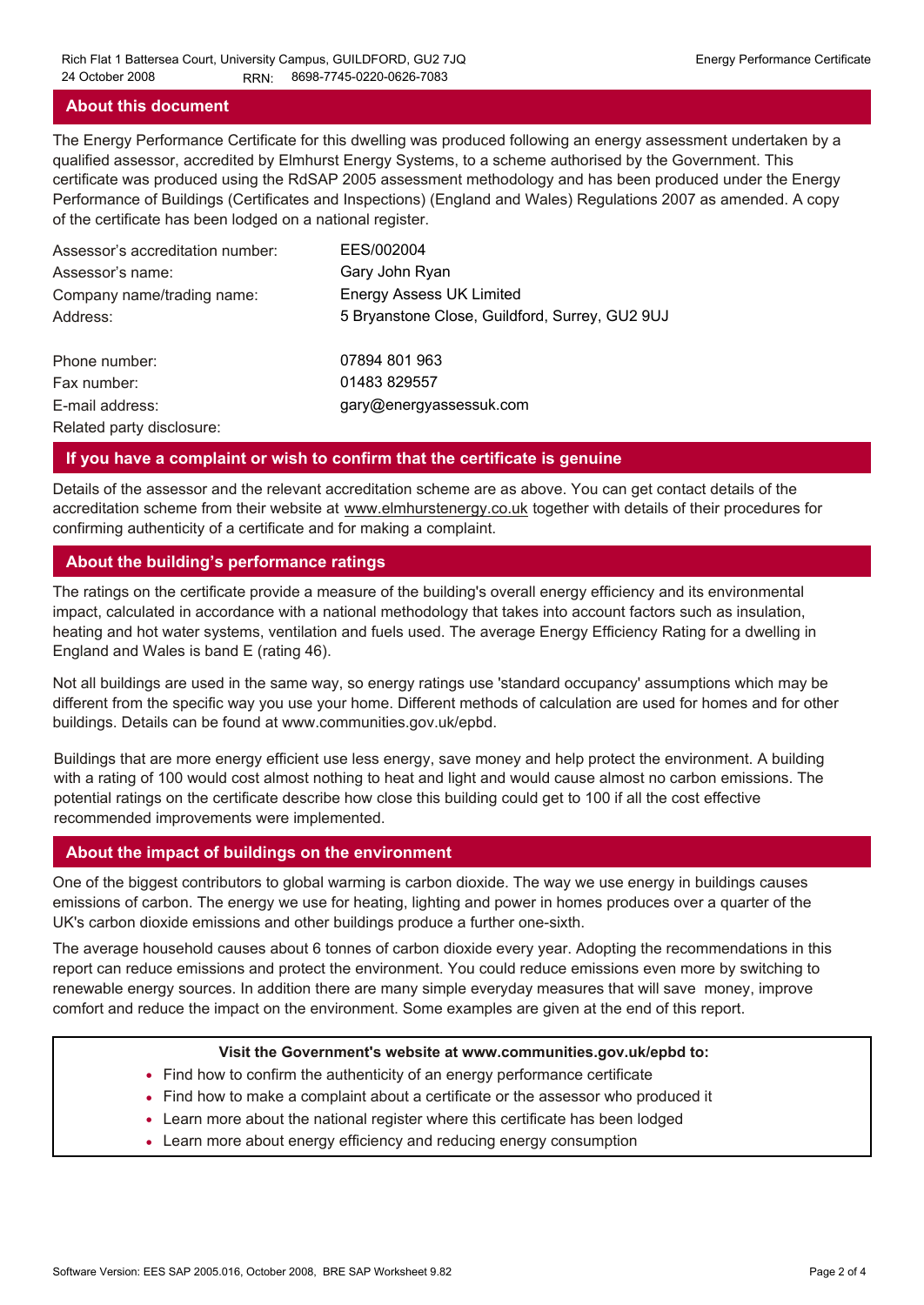# Recommended measures to improve this home's energy performance

Rich Flat 1, Battersea Court, University Campus, GUILDFORD, GU2 7JQ Date of certificate:

Reference number: 8698-7745-0220-0626-7083 24 October 2008

## **Summary of this home's energy performance related features**

The following is an assessment of the key individual elements that have an impact on this home's performance rating. Each element is assessed against the following scale: Very poor / Poor / Average / Good / Very good.

| <b>Elements</b>                           | Description                                                        | Current performance      |                 |
|-------------------------------------------|--------------------------------------------------------------------|--------------------------|-----------------|
|                                           |                                                                    | <b>Energy Efficiency</b> | Environmental   |
| Walls                                     | Cavity wall, filled cavity                                         | Good                     | Good            |
| Roof                                      | (another dwelling above)                                           |                          |                 |
| Floor                                     | Solid, no insulation (assumed)                                     |                          |                 |
| <b>Windows</b>                            | Fully double glazed                                                | Average                  | Average         |
| Main heating                              | Community scheme                                                   | Good                     | Good            |
| Main heating controls                     | Flat rate charging, no thermostatic control of room<br>temperature | Very poor                | Very poor       |
| Secondary heating                         | None                                                               |                          |                 |
| Hot water                                 | From main system                                                   | Very good                | Very good       |
| Lighting                                  | Low energy lighting in 88% of fixed outlets                        | Very good                | Very good       |
| Current energy efficiency rating          |                                                                    | <b>B</b> 81              |                 |
| Current environmental impact (CO2) rating |                                                                    |                          | C <sub>78</sub> |

## **Low and zero carbon energy sources**

None

## **Recommendations**

None

## **Further measures to achieve even higher standards**

None